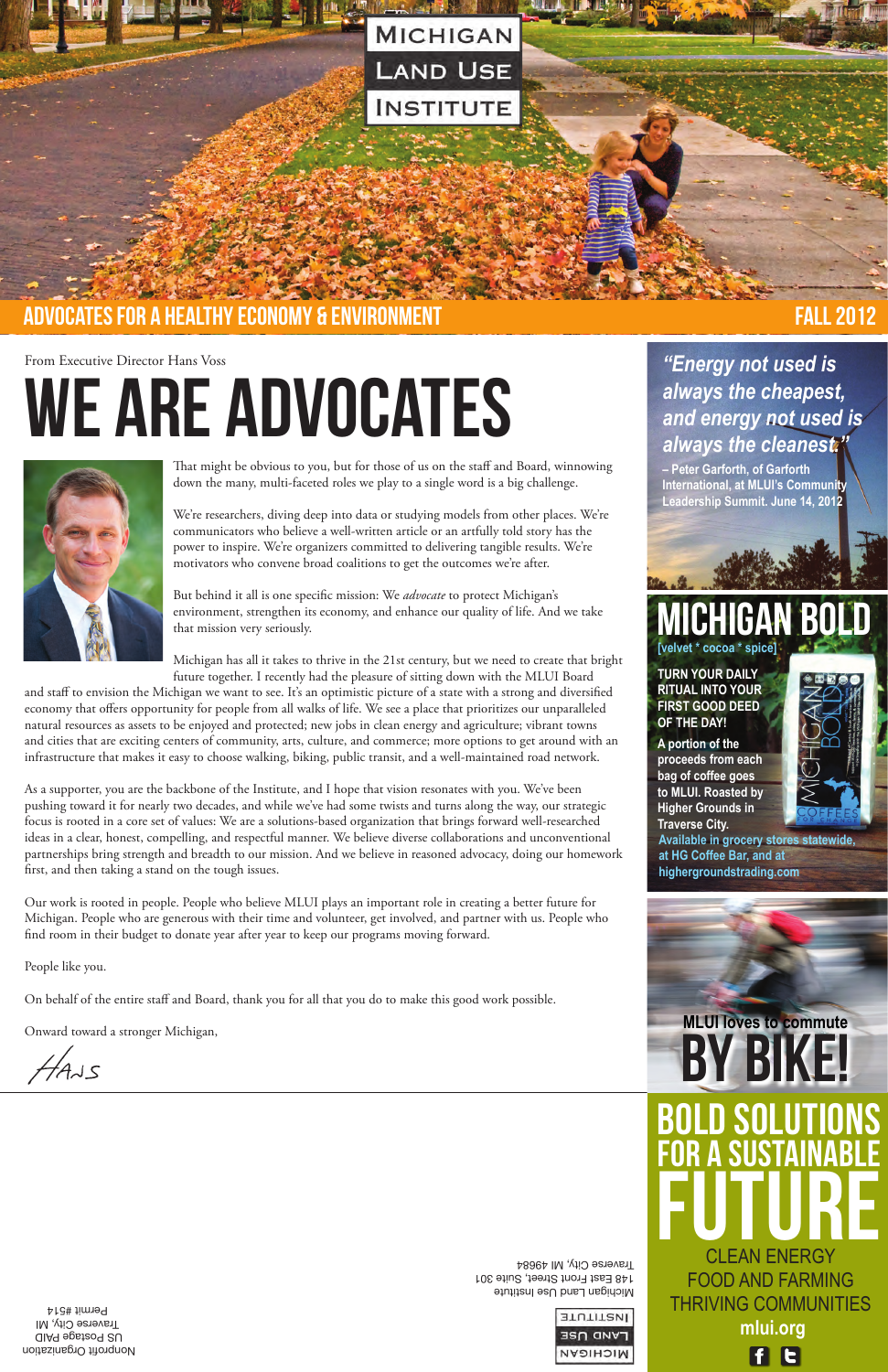# CLEAN ENERGY THRIVING COMMUNITIES FOOD & FARMING



# **Cozy and Cost-Effective**

The weather outside is about to get frightful, but MLUI is on track to help more than 500 homes in Traverse City stay cozier this winter and less expensive to operate all year. TC Saves provides low-cost home energy assessments, and access to low-interest loans, rebates and incentives for efficiency improvements. It's a partnership among the City of Traverse City, Traverse City Light and Power and two local nonprofits—SEEDS and MLUI.

# **Efficiency Means Green**

Being green doesn't have to be expensive; in fact, Grand Traverse County could cut its overall energy costs between 50 and 70 percent and create dozens of new jobs by adopting an aggressive energy efficiency program. That was the message to nearly 200 community leaders at MLUI's Community Leadership Summit in June. The Institute presented its new report, co-authored with SEEDS, that shows a comprehensive energy efficiency program will produce nearly 100 jobs and return millions of dollars annually to the local economy.

# **Proposal 3: Common Sense**

This November, Michigan voters have a chance to point the state toward a bright economic and environmental future by approving Proposal 3, which requires that 25 percent of Michigan's energy come from renewable sources by 2025. MLUI has been working hard to garner support for this initiative, collaborating with local volunteers to get the message out and holding a press conference in October with community leaders to show our collective support. Clean, local, renewable energy that attracts investment and creates jobs? We think that's plain, common sense.

# **A Modern Odyssey**

After the Greeks won the Trojan War, it took Odysseus about 10 years to get from Troy to Ithaca. Unless you're in a car or an airplane, getting around Michigan can seem just as difficult. Just ask MLUI's Transportation Policy Specialist James Bruckbauer, who this year organized the Michigan Transportation Odyssey, a three-day trek using only buses and trains to get from Detroit Metro Airport to downtown Traverse City stopping in Kalamazoo and Grand Rapids. We shared the effort online to highlight the gaps in the state's transportation system.

# **Local Motion Gets Going**

This fall, MLUI is launching "Local Motion," a new program to encourage people to consider options other than a car when getting from A to B: carpooling, using the bus, biking or walking. We're working closely with local businesses to get their employees to consider leaving their cars at home. It's not only good for the environment and local traffic, but easy on the pocketbook, too.

# **A Fork in the Road**

It's no secret in Traverse City that Division Street is a disaster. Anyone who has tried to cross the road during rush hour can attest to the problems. But on November 6, voters can decide if they'd be willing to give up a small piece of parkland on the west side of Division Street if at some future date the Department of Transportation designs the street to make improvements. This is the next step in a long-term process that will hopefully make the busy road a safer place to cross and a safer place to drive. MLUI fully supports this important initiative and is working hard to keep the community informed.

# **Snyder Gets A Taste of MLUI**

In late 2011, Gov. Rick Snyder issued a number of special messages to Michiganders and the Legislature. He touched on several topics that align with MLUI goals—transportation, placemaking, and healthy food for children—so we reached out and asked if he'd come visit. In a whirlwind stop through Traverse City in March, Snyder toured a home helped by TC Saves; visited Traverse Heights Elementary School to learn about efforts to spend an additional "10 Cents a Meal" on local food for students; and praised the Grand Vision as a role model for the rest of the state before hundreds of community leaders.

# **Brain Food**

It's been a busy 12 months for Daniel Marbury and Kirsten Gerbatsch, the two FoodCorps members working closely with MLUI to provide healthy food for students at area schools. Daniel and Kirsten helped a pilot group of schools purchase and serve healthy, locally grown food; build school garden programs; and connect education to nutrition, healthy eating, and a celebration of local farms. MLUI is the official service site for Daniel and Kirsten, and it's been a privilege and honor to watch them work their magic. Tasty, too.

# **NW Michigan Gets Farming**

Holistic Management. Farm to School Marketing. Business Planning. Conservation Strategies. Those were just a few of the workshops available to farmers in northwest Michigan this year through MLUI's Get Farming! Program.



# Recognizing Your Support with a Few Perks

Our business communities are crucial to any long-term vision for Michigan that includes green-collar jobs, strong local food systems, and cities and villages where young Michiganders want to live. That's why we are launching an effort to grow our business membership program and recognize the immense value business brings in moving our mission forward. We currently have 171 organizations, businesses, and corporations supporting our work and we are hoping to grow that number significantly in the coming year.

Whether you are a longtime supporter or brand new to MLUI, we have lots of new member benefits, and if you join or renew your business membership before the end of 2012 you will receive a bag of Michigan Bold coffee from our friends at Higher Grounds Trading Co. We will be sending you more details during our upcoming Annual Campaign, so stay tuned and check out all of the great new member benefits anytime at www.mlui.org.

Sponsor, Fifth Third Bank is a lead example of a business whose support and community presence are furthering the mission of MLUI. "We want to invest in ideas and projects that will positively impact our community," says Market President Mark Eckhoff, who welcomed a packed house at this spring's Community Leadership Summit that focused on the job-creating and cost-saving benefits of energy efficiency.

As a Board Member for MLUI and the TC Area Chamber of Commerce, Eckhoff advocates for business development that will create long-term sustainability for our region. He described the efficiency summit as a perfect example of the Institute in action. "MLUI filled the room with business leaders, demonstrated the tangible economic benefits of energy efficiency, and now we are in early discussions of creating a community energy efficiency plan that would generate real jobs and real investment locally. No one needed a lot of convincing; we needed someone to move an idea forward, involve the right stakeholders, and lay out a strategy to create results."

Mark Echkoff



Daniel Marbury and Kirsten Gerbatsch celebrate their accomplishments.

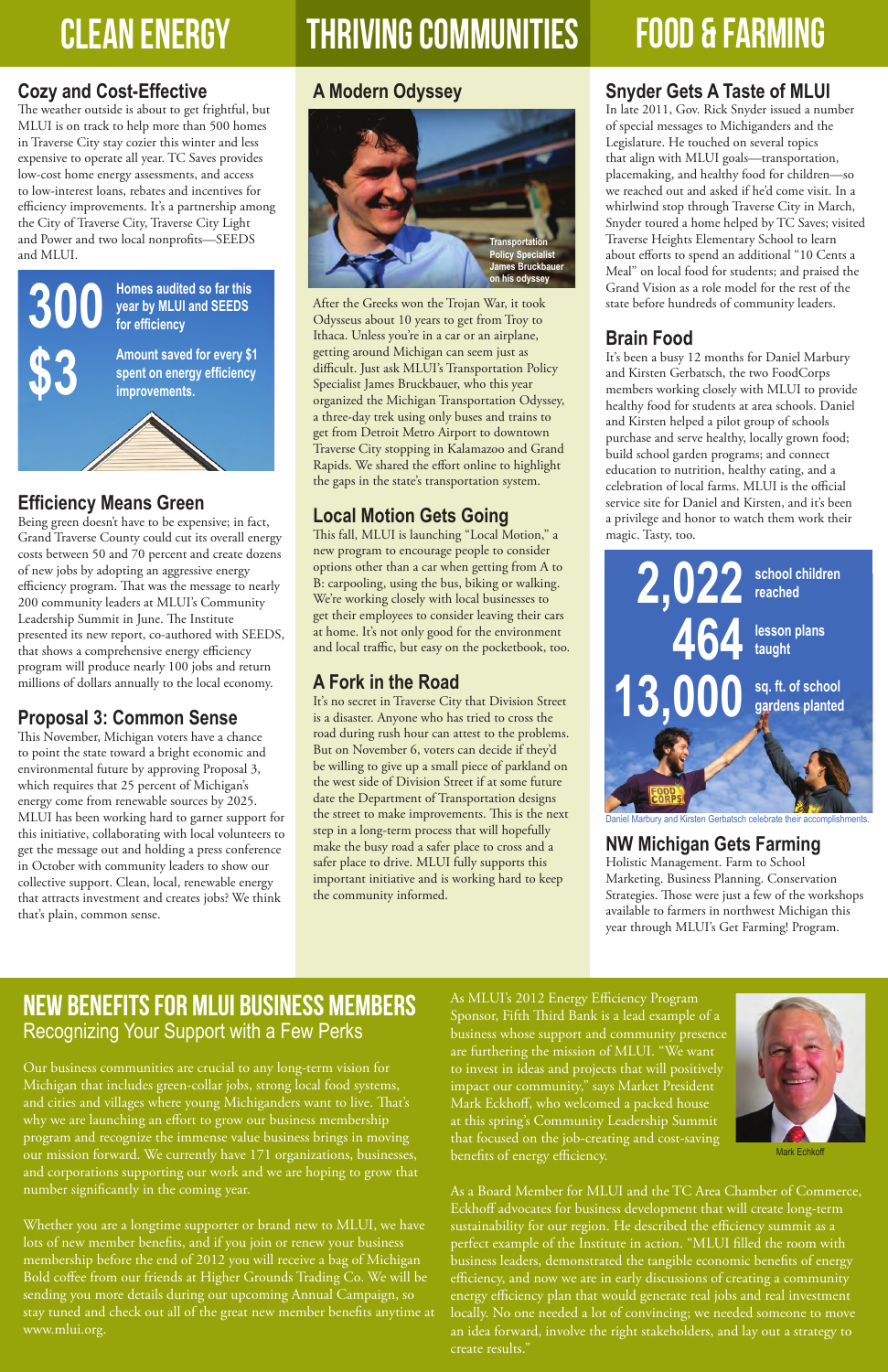### **INDIVIDUAL AND FA MILY**

**Milliken Circle Leader (\$5,000+)** Albright, Marion Bird, Reg Brickman, Charles and Nancy Esperance Family Foundation Gergosian, Edward and Susan Hoekenga Herrington-Fitch Family Foundation Hoagland, John and Shirley Lee, Marcia Pierce, Denis and Martha Sharp, Craig and Michele Ferenchick Sprouse, Joanne Van Valin, Mary Wagley, Jay and Sue Winograd, Carol and Bernard Zepelin, Cathy

#### **Milliken Circle Advocate (\$2,500-4,999)**

Albright, Kimberly and Michael Dow Chouinard, Yvon Martin, Peggy Meek, Phillip and Nancy Garvey, Bob and Kathleen

#### **Milliken Circle Champion (\$1,000-2,499)**

Bassett, Katherine and Justin Biederman, Ross and Brenda Blanchard, Paul and Lisa Brown, Kevin and Kristi Carstens, Robert Crosby, Elizabeth Curran, Ted Dilts, Preston and Mary Fabiano, James and Lee Finn, John and Bebe Ford, Jeff and Karen Frank, Suzanne Frost, Edmund and Molly erstner, Richard and Eliz Hamp, James and Leslie Hamp, Steven and Sheila Helman, Robert and Janet Hesterman, Oran and Lucinda Kurtz Jahns, Richard and Leslie Laffoon, Nathan and Marilyn Gardner Martin, David Mesterharm, James and Jennifer Monroe, Bruce and Cynthia Giacobone Mossburg, Rob and Vee Offield, Paxson and Susan Olsson, Kristine Patton, Tim and Shan Perez-Sanz, Jose and Catherine Bosher Petrick, Ed and Patty Pettibone, Michael and Cindy Petzold, William and Jane Schroer, Gerald and Susanne Seabury, David and Pam Marszal Shaw, Kathy and Patrick Mulhern Smyth, Paul and Maureen Spitzer, Adelbert and Diane Young-Spitzer Straus, Lorna and Francis Twigg, Judy VanderVeen, Rich and Susan Vinkemulder, John and Lynn Voss, Peter and Janet

**Patron Circle (\$250-999)**

Appel, Gary and Mimi Arbaugh, Joanne Ball, Robert Bassett, John Bercini, John and Rebecca Black, Tim and Marilyn Bos, Jim and Laura Boucher, Rudrick and Mary Ellen Brink, Paul and Amanda Brown, Kevin and Kristi Buchanan, Jim and Joan Bull, William and Denise Burke, Jerry and Michele Carver, John and Patricia Clark, Mary Lou Coe, Don and Mary Lou Collier, Robert and Diane Collins, Edward and Barbara Crawford, Pamela DePolo, Michael and Connie Eckhoff, Mark and Renee Eversman, Walt and Elizabeth Finnegan, Paul and Mary Fischer, Ethel Fisk, Isabel Funke, Richard and Margot Griffen, Ward and Margaret Hamp, Phil and Laura Hochuli Ivy, Marvin and Cynthia Alles Ivy Jacobson, Laura and Paul Keating, Lee and Lucie Kimpton, Jeffrey and Julie Madden, Mike and Karen Roberts Magoun, Anne and Peter McClelland, Mac McShane, Stephen and Kathy Meyers, Ann Miller, Craig and Nancy Morris, Catherine Muth, Andrew and Patricia Saad Olsen, Nancy Otwell, Bob and Laura Pace, Dennis and Anne Grofvert Pelizzari, John and Theresa Petrick, Ed and Patty Petritz, Althea Petty, Rick and Jane Pisor, Robert and Ellen Rohe, John and Debbie Schneider, Keith Sharon Hillquist Sprouse, Brad and Jandy Stephens, Norval and Diane Viskochil, Karen Voss, Hans and Maureen White, David and Amy Wiper, Don and Sally Wiper Woods, Randy and Joan Woodworth, Linda Zimmermann, Constance

#### **Sustaining Member (\$100-249)**

Ackerman, Robert and Mary Adler, Keith and Carol Affhalter, Shirlee Alff, Ronnie Amberg, Barbara Andrews, Charles and Judy

Aseltyne, Kathleen Bagby, Susan and Joseph Bardenhagen, Gary and Christi Barnes, Bonnie Beeton, Jonathan and Kathleen Behring, Daniel and Nancy Bergmann, Dietrich Binsfeld, Michael and Melinda Binstadt, David and Chari Bonnell, Michael Brickman, Andrew and Donna Buchholz, Drew and Emily Bueche, Ann and Wojtek Szumowski Burhenn, John and Robin Berry Cantrell, Patty Clutchey, Lynda Collins, Jo Conners, Diane and Dean Crane, Frank and Mary Davis, Michael and Dixie Dennis, Jerry and Gail Dobson, Tracy Dotlo, Nancy Dreeszen, Paula and Bryce Dulzo, Jim Dulzo, Shirley Durling, Jim Emling, Tom and Diane Engel, Elfriede Evans, Richard and Jen Eyer, Frederick Fike, Jennifer Fisher, Jeff and Nancy Fishman, Robert Foster, Francis and Nancy Franseen, Len and Karen Frye, Jim and Sue Furber, Judy and Ted Gancia, Candice and John Howe Ganter, Pat Gardner, Candy Gates, David Gilbert, Robert and Deborah Glass, Charles and Susan Gordon, David and Penelope Graham, Bill and Annie Greene, Thom and Nadeen Kieren Halsted, David and Judith Hand, Jacqueline Haverkamp, Salle Herrick, Walter Hitchingham, Richard Hoffman, Jack and Rebecca Smith-Hoffman Holem, Douglas and Marie Holzer, Stephen and Lesley Houston, Katherine and David Reid Hudson, Loraine Hurlin, Ken and Shirley Jackson, Timothy Jansson, John and Carol Jenks, Jeff John Burke Johnson, Bruce Kaufman, Martin and Hedi Kehr, Charles and Linda Kida, Nancy Kimmell, Joe and Karen King, Robert Kinney, Amy and Larry

Kirk, Doug and Kathy Kopka, Donald and Janet Koplin, James Lawrenson, Peg and Steve Wentworth Leugers, Lori and Mark Ligibel, Ted and Pat Lindstrom, Wayne and Georgia Lively, Jay Lively, Jim and Kelly Lobert, Ken and Karen Lowenstein, Michael and Ellen Macks, Eric and Suzette LaVigne Malone, Terry and Sarah Marans, Robert and Judy Massaron, Paul McAninch, Lee and Ross McCally, Ward McClear, Richard and Johanna Micklin, Philip and Connie Mitchell, Sam and Karen Montonye, Sharon Morgan, Michelle and Philip Morris, Richard and Liz Moscow, Cyril Nelson, Vordyn Nieder, Maxine Pace, Dennis Parry, Gail and Norman Bell Pelizzari, Patty Perkins, Ken and Leola Petoskey, Merrill Phinny, Peter Pilon, John and Ruth Plumstead, Norm and Cile Pohl, Richard and Carol Poole, Arden Powley, Gerald and June Ragland, Royce and Ken Bloem Reinert, Barbara and Raymond Richardson, Mark and Susan Richner, Randel and Eric Russell Rodman, TA and Mary Rohn, Fred and Mary Rosson, Melissa and Harold Rusch, Alicia and Daniel Sanders, Mary Sanford, Kurt and Cecily Schneider, Martin and Jo-Anne Schneider, Reed and Anne Schumaker, Julie and Kevin Dombkowski Shattuck, Marcia Shelby Family Foundation Shevell, Steven and Jeanne Marsh Smith, Evan and Cynthia Anderson Sorkin, Suzanne and Eliot Singer Steinebach, Donna Stone, Bea Sturgis, Christine Sundstrom, Greg and Audrey Sutton, Gregory and Judith Turckes, Steve and Erika Upton, Brian and Deena Mansour Vanderveen, John and Diane Verellen, Douglas von Walthausen, Arno and Peg Voorman, Richard Wagner, Bruce and Betsy Walker, Mary and Dick Watts, Price and Jane



Weaver, Elizabeth Wentzloff, Dale and Barbara Willens, Hal and Gail Winkelman, Eric and Barbara Wolfe, Joan Woollcott, Philip and Patricia Works, Gabriel and John O'Connor

#### **Subscribing Member (\$10-99)**

Andresen, Norm Ashton, John and Nancy Attie, Jen and Khalil Bacigalupi, Rob Back, Ted and Helen Ballou, Carl and Nancy Barker, Dorothy and John Beauchamp, Brian Bennett, Julie and Aaron Bensley, Loren and Joan Bird, George and Anne Blanchard, Ruth Blitzer, Peter and Eleanor Bloom, Charles Bloom, Roger and Carla Bottje, Will and Joyce Bowers, John Brauer, Carl Breuer, Susan Bricker, Ben Brossard, Stan and Pamela Petajan Brown, Anne Brown, Glenn Bruckbauer, James and Danielle Buck, James and Kathryn Burke, James and Eileen Cain, Helen Campbell, Chris Campbell, Linda and Bruce Caruso, Vince and Rita Case, Harold and Marsh Caveney, Ned Chambers, Julia Chapman, Reuben and Mary Ann Charbonneau, Maureen Chase, Judith Kay Chinn, Ann Citron, Gary and Linda Clark, Ann Clark, Hannah Clark, Loren and Martha Clingman, Larry and Julie Comings, Jane Coppa, Marie Cornett, Sherry Cousineau, Carol and Howard Crampton, Thomas Crawford, Dee Cuhran, Kristen and Natalie Holbrook Cunningham, Judith Cusick, Jim and Megan DeForest, Jessica DeKraker, Bart and Kathy Dell, Elizabeth and Mark Waddle Desmond, Matt and Julie Hearne DeVinney, Donna DeVries, Mike and Annie Dewar, Margaret Diller, Paul and Maxine Dilts, Nancy and Dan Philippon

### **Q. How did you first hear about MLUI?**

**A.** I heard about MLUI in their early days, but it wasn't until 2005 that I really began noticing their work thanks to the orange "Taste the Local Difference" labels in area grocery stores. Being a staunch supporter of local, organic foods I was immediately drawn to the TLD program and wanted to know more about the organization that connected consumers to local producers.

 It wasn't long before I met some of the amazing folks who lead MLUI, and I discovered their work extended far beyond the TLD program. I was honestly taken by surprise. Here was a nonprofit with a vision to create vibrant, sustainable communities. Here was an entity that advocated for local foods and farming, strong local economies, walkable communities with a range of housing and transportation options, and protection of the beautiful natural landscape that makes Michigan such a special place to live, work and play. It's a vision my husband and I embraced.

## **Q. Why did you get involved?**

**A.** When I was asked to join the Advisory Council in 2011, I jumped at the opportunity because I so believe in the work of the Institute. I've been impressed with the way MLUI researches complex issues, brings diverse groups of people together to find common ground, and champions solutions. It's an understatement to say that our region, state and future generations benefit immensely by the leadership of MLUI, and I wanted to be part of that. One thing led to another, and a year later I was invited to join the Board of Directors. It's been a good fit as I'm able to stay engaged with the work of the Institute, connect with year-round and summer residents, and share my expertise in public relations.

## **Q. What are you putting your energy into right now?**

**A.** We're deep into planning 2013 events to showcase the work and mission of this organization. Look for local food events, policy events, and events honoring our supporters. It's going to be a remarkable year!

# mlui donors make change

# Q & A with new board member Leslie Hamp

**Board of Directors** Craig Sharp, Chair Gary Appel Reg Bird Paul Danielson Mark Eckhoff Ed Gergosian Leslie Hamp John Hoagland Helen Milliken Rob Mossburg Roger Newton Maureen Smyth Mary Van Valin Hans Voss Carol Winograd

**Advisory Council** Kim Albright Derek Bailey Kate Bassett Julie Metty Bennett Onlee Bowden Oran Hesterman Howard Learner Chris MacInnes Jim MacInnes Patty Pelizzari Denis Pierce Stanley Pruss Dennis West

Leslie Hamp

The following individuals and organizations made donations to MLUI between October 1, 2011, and September 30, 2012.